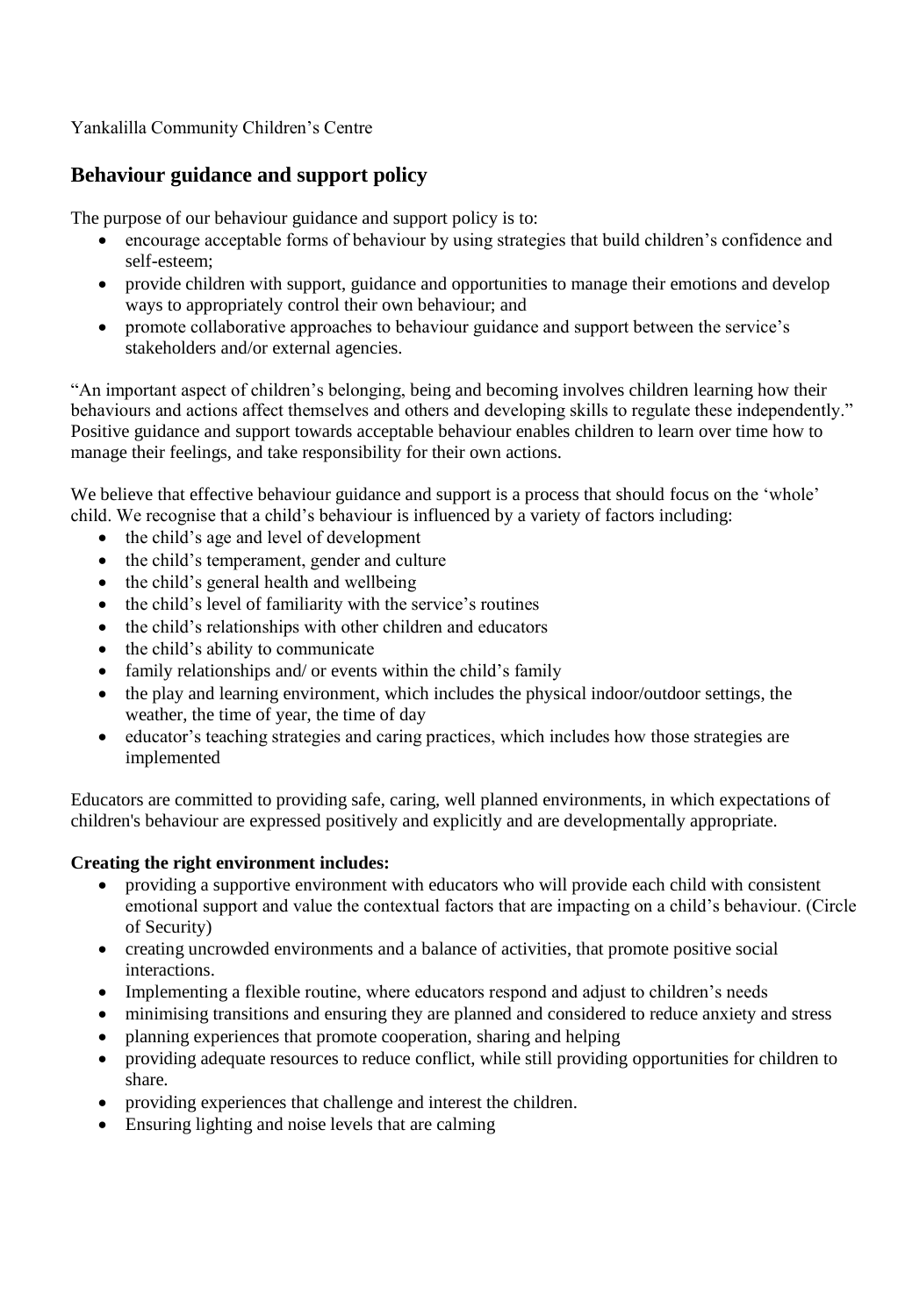## **Centre staff will support children (in accordance with their age and stage of development) to:**

- Express their wants and needs in ways that respect the rights and safety of others
- Interact positively with individuals and the group
- Care for themselves, others and the environment
- Recognise the consequences of their behaviour
- Choose positive behaviours
- Develop problem solving skills

#### **Positive behaviour guidance strategies Educators will:**

- build relationships with children that are safe, secure, and convey respect.
- Understand that when children feel overwhelmed, they need adults to help because they are still too young to manage intense feelings on their own. When children get upset, frustrated, demanding or out of control their behaviour actually means that they need adult support. They need adults to: Be calm, Take charge, Be kind, Stay with the child until the child's feelings are under control, help the child to return to what they were doing – with a new option.
- anticipate potential environmental difficulties and use redirection / distraction /early intervention to avoid escalation of conflict
- encourage children to use a range of communication strategies to express their needs, wants and feelings
- support children to understand expectations and to learn acceptable behaviour
- be firm and consistent
- show their respect by using normal tone and volume when speaking with children.
- acknowledge appropriate behaviours so that children know when they have acted positively.
- Model and support children to express their feelings in acceptable ways
- support children to understand how their behaviour affects others
- model behaviour that encourages inclusion, a sense of fairness, empathy and co-operation with others.
- express behavioural expectations in positive terms and reinforce consistently in a developmentally appropriate way.

NB: The use of physical punishment (ie smacking) restraint; physical, verbal or emotional punishment and practices that demean, humiliate, frighten or threaten a child is prohibited.

#### **Challenging Behaviour**

Yankalilla Community Children's Centre defines challenging behaviour as behaviour that:

- causes harm or risk to a child, other children, adults or living things
- is destructive to the environment and/or equipment
- disrupts others or causes disputes between children
- infringes on the rights of others
- inhibits the child's learning and relationship with others
- involves bullying
- is inappropriate relative to the child's developmental age and background.

The response to challenging behaviours will be timely and appropriate. It is important to understand that there is a reason for all behaviour. Behaviour is a form of communication and educators through observation, reflection and conversations with families will try to determine possible reasons for the challenging behaviour. Communication with families about challenging behaviour will take place at the earliest opportunity and will be framed as a positive opportunity to address a child's behaviour needs within the group setting.